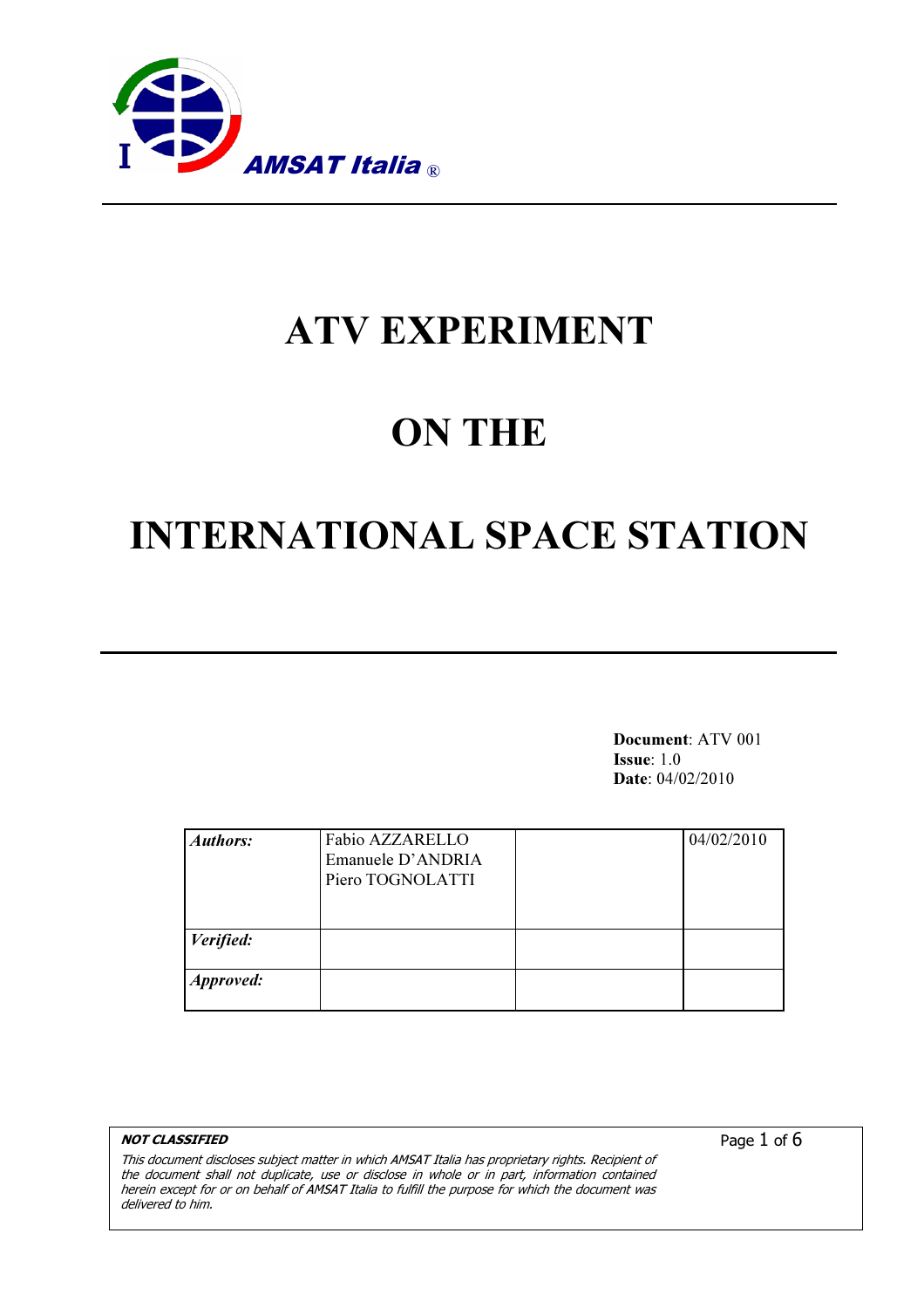

#### Document Status Sheet

| <b>ISSUE</b> | <b>DATE</b> | <b>AUTHORS</b>    | <b>VERIFIED</b> | <b>APPROVED</b> | <b>REASON OF THE</b><br><b>MODIFICATION</b> |
|--------------|-------------|-------------------|-----------------|-----------------|---------------------------------------------|
| 1.0          | 04/02/10    | Fabio AZZARELLO   |                 |                 | N.A.                                        |
|              |             | Emanuele D'ANDRIA |                 |                 |                                             |
|              |             | Piero TOGNOLATTI  |                 |                 |                                             |
|              |             |                   |                 |                 |                                             |
|              |             |                   |                 |                 |                                             |
|              |             |                   |                 |                 |                                             |

#### Distribution List

| <b>COMPANY</b> | <b>NAME</b> | <b>FUNCTION</b> | <b>NR. OF COPIES</b> |
|----------------|-------------|-----------------|----------------------|
|                |             |                 |                      |
|                |             |                 |                      |
|                |             |                 |                      |
|                |             |                 |                      |
|                |             |                 |                      |
|                |             |                 |                      |
|                |             |                 |                      |
|                |             |                 |                      |
|                |             |                 |                      |
|                |             |                 |                      |
|                |             |                 |                      |
|                |             |                 |                      |
|                |             |                 |                      |
|                |             |                 |                      |

#### NOT CLASSIFIED

This document discloses subject matter in which AMSAT Italia has proprietary rights. Recipient of the document shall not duplicate, use or disclose in whole or in part, information contained herein except for or on behalf of AMSAT Italia to fulfill the purpose for which the document was delivered to him.

Page 2 of 6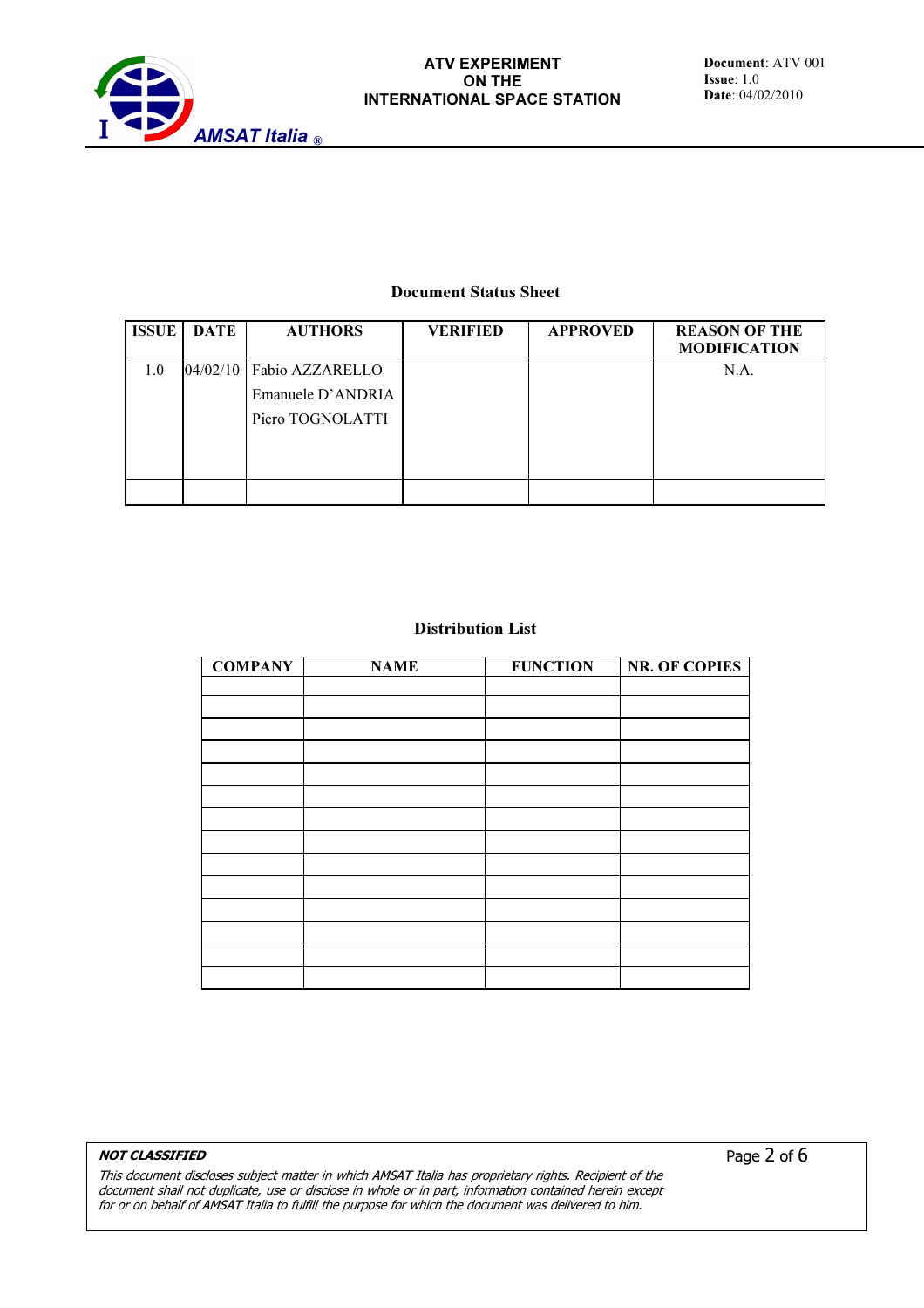

# **TABLE OF CONTENTS**

| $\mathbf{1}$     |                          |                                                                          |  |  |  |  |
|------------------|--------------------------|--------------------------------------------------------------------------|--|--|--|--|
|                  | 1.1                      |                                                                          |  |  |  |  |
| $\overline{2}$   |                          |                                                                          |  |  |  |  |
|                  | 2.1<br>2.2               |                                                                          |  |  |  |  |
| $\mathbf{3}$     |                          |                                                                          |  |  |  |  |
|                  | 3.1<br>3.2<br>3.3<br>3.4 | SELECTION OF THE APPROPRIATE FREQUENCY BAND FOR THE ISS ATV EXPERIMENT 4 |  |  |  |  |
| $\blacktriangle$ |                          |                                                                          |  |  |  |  |
| 5                |                          |                                                                          |  |  |  |  |
| 6                |                          |                                                                          |  |  |  |  |
|                  | 6.1<br>6.2               |                                                                          |  |  |  |  |
| $\overline{7}$   |                          |                                                                          |  |  |  |  |
| $\mathbf{R}$     |                          |                                                                          |  |  |  |  |

#### **NOT CLASSIFIED**

This document discloses subject matter in which AMSAT Italia has proprietary rights. Recipient of the document shall not duplicate, use or disclose in whole or in part, information contained herein except for or on behalf of AMSAT Italia to fulfill the purpose for which the document was delivered to him.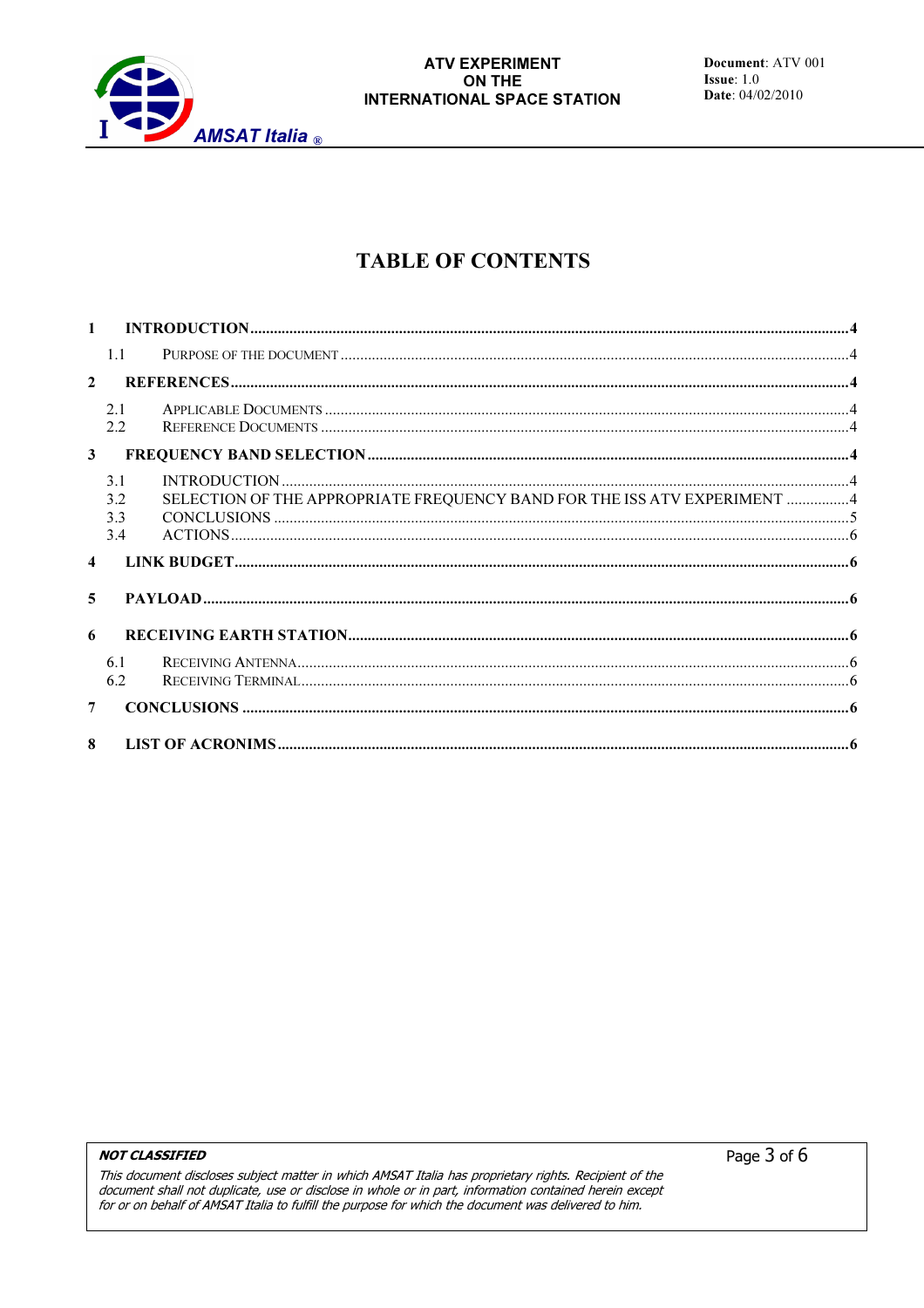

- 1 INTRODUCTION
- 1.1 Purpose of the document

### 2 REFERENCES

### 2.1 Applicable Documents

#### 2.2 Reference Documents

[XX] - ITU Radio Regulations [XY] – European Common Allocations Table

## 3 FREQUENCY BAND SELECTION

#### 3.1 INTRODUCTION

The following discussion aims at selecting the proper frequency band for the ATV experiment from the International Space Station.

A preliminary investigation has restricted the selection of the frequency bands candidate for the ATV Experiment, to the L-Band and the S-Band because of the required bandwidth for the transmission of a digital or analogue television signal. It is also worth mentioning that in the UHF Band the Amateur satellite service is restricted to the band 435- 438 MHz which implies that the ATV experiment is only possible with digital modulation emissions.

### 3.2 SELECTION OF THE APPROPRIATE FREQUENCY BAND FOR THE ISS ATV EXPERIMENT

The frequency bands allocated to the Amateur Satellite Service reported below, are taken from the ERO website (www.ero.dk) and indicate the ITU Radio Regulations allocations and the European Common Allocations (ECA). All these frequency bands are allocated to the ASS on a secondary basis, which implies that in case of harmful interference to other services that share the same frequency bands on a primary basis, the Amateur service shall switch off its emissions in order to protect the services with higher status.

It has to be noted that the frequency allocations to the amateur satellite service are generally allocated to both directions (earth-to-space and space-to-earth) leaving the amateur organizations (i.e. IARU) to decide on the proper use within their band plans.

Page 4 of 6

This document discloses subject matter in which AMSAT Italia has proprietary rights. Recipient of the document shall not duplicate, use or disclose in whole or in part, information contained herein except for or on behalf of AMSAT Italia to fulfill the purpose for which the document was delivered to him.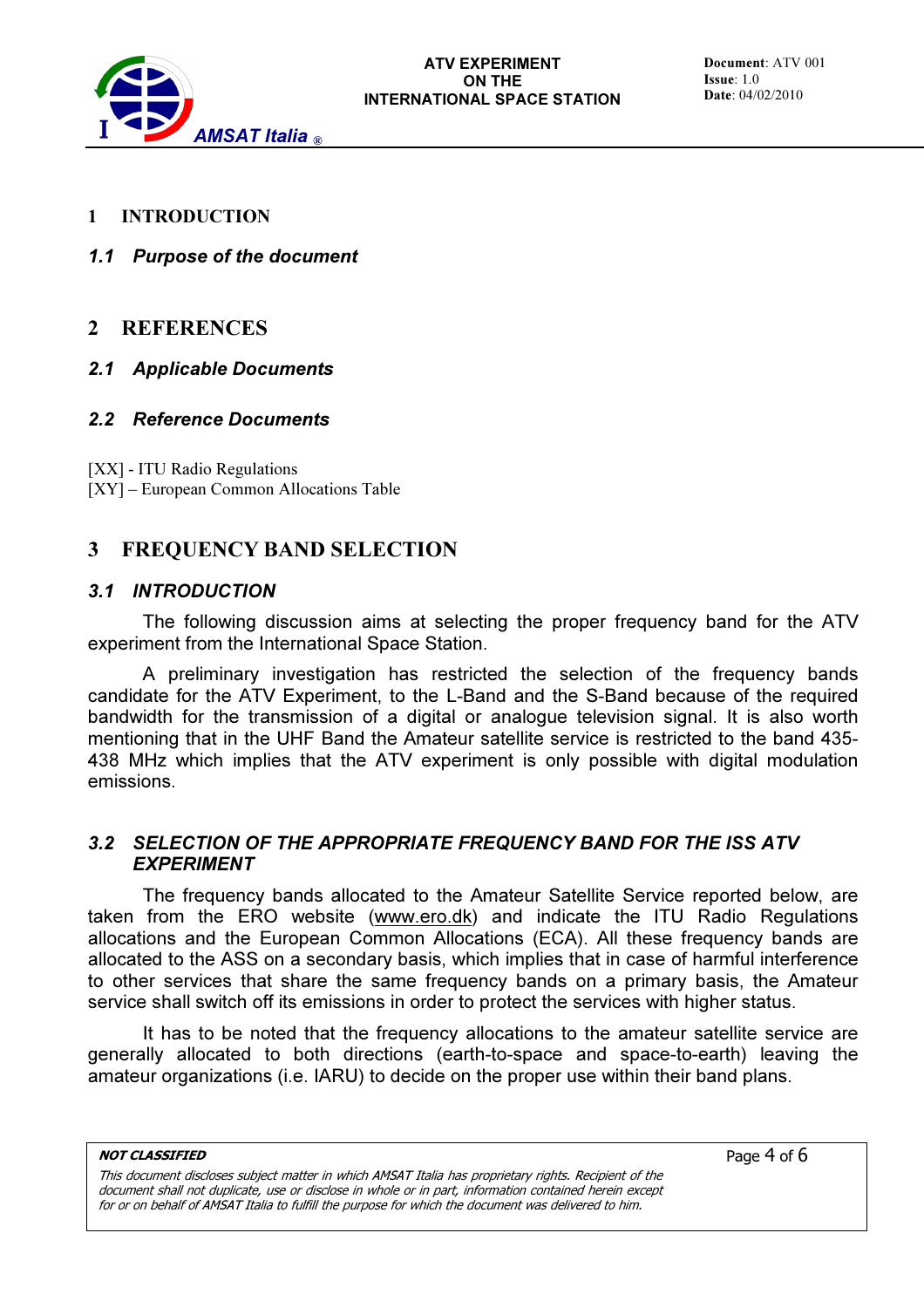The only restriction to this general rule, concerning the direction of transmission, can be found in footnote n. 5.282 of the ITU Radio Regulations. Because of this, the frequency band 1260-1270 MHz is allocated to the amateur satellite service on a secondary basis in the Earth-to space direction only.

During the technical discussions it appeared that the L-Band could have some operational advantages with respect to the S-Band, therefore it was assumed to ask for a possible waiver to the IARU Band Plan. The consideration that the L-Band is also allocated on a primary basis to the Radionavigation Service, which is a safety service, in the Space-to-Earth direction, has convinced the participants that this use is not compatible with the Amateur Satellite Service in the Space-to-Earth direction. In addition it was considered that the waiver should have been asked to all the ITU administrations (about 200) and not to IARU only.

As far as the S-Band is concerned, it is very close to both the frequency bands allocated to the Space Operations Service (i.e. 2025-2100 MHz ↑ and 2200-2290 MHz ↓). In addition it seems that there is a Wi-Fi activity onboard the ISS whose frequency bands are not known, at present. If this activity is carried out in the ISM band (i.e. 2400-2500 MHz), then there could be a complete overlapping with the ATV frequencies (2400-2450 MHz).

However the S-Band could be compatible with the Space Operation Service of the ISS if an appropriate filtering of the ISS receiver and of the ATV transmitter is present, which need to be checked. In addition if the Band used for Wi-Fi applications is the band 2400- 2483.5 MHz then a complete overlapping exists. It has to be noted that Wi-Fi terminals are able to operate in an interfering environment (ISM Bands) but in order to minimize the potential for interference it is suggested to adopt an ATV modulation scheme which requires less power and less bandwidth. A trial is suggested in order to assess their compatibility. No problem could arise if the Wi-Fi use is on different frequency bands.

Footnote 5.282 is reported below for the reader benefit:

5.282 In the bands 435-438 MHz, 1 260-1 270 MHz, 2 400-2 450 MHz, 3 400-3 410 MHz (in Regions 2 and 3 only) and 5 650-5 670 MHz, the amateur-satellite service may operate subject to not causing harmful interference to other services operating in accordance with the Table (see No. 5.43). Administrations authorizing such use shall ensure that any harmful interference caused by emissions from a station in the amateur-satellite service is immediately eliminated in accordance with the provisions of No. 25.11. The use of the bands 1 260-1 270 MHz and 5 650-5 670 MHz by the amateur-satellite service is limited to the Earth-to-space direction.

### 3.3 CONCLUSIONS

- 435-438 MHz Frequency Band permits digital ATV experiment only, because of the limited bandwidth;
- Both L-Band and S-Band have enough bandwidth for a digital or analogue ATV experiment;

NOT CLASSIFIED

This document discloses subject matter in which AMSAT Italia has proprietary rights. Recipient of the document shall not duplicate, use or disclose in whole or in part, information contained herein except for or on behalf of AMSAT Italia to fulfill the purpose for which the document was delivered to him.

Page 5 of 6